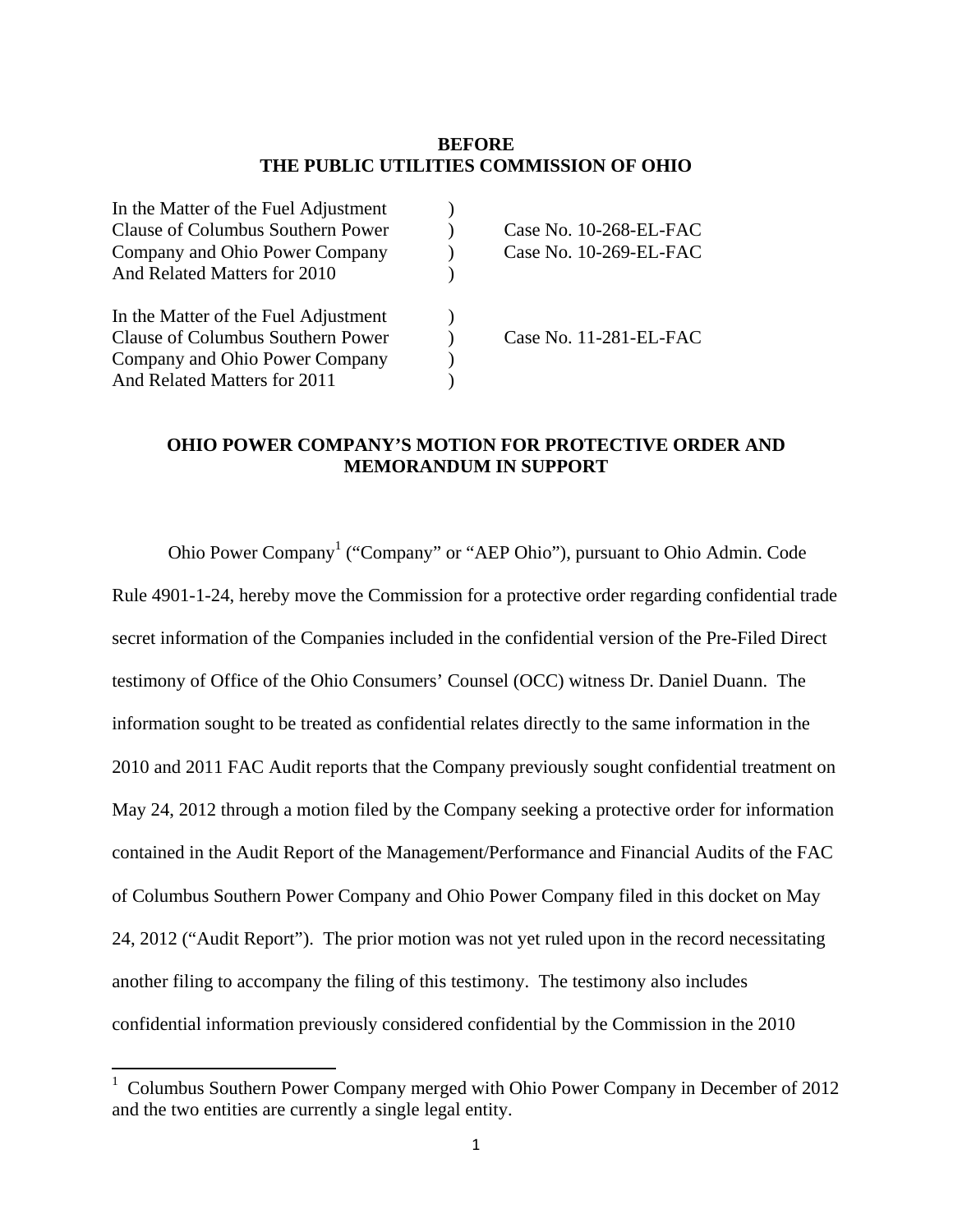Audit Report. That information was granted protective treatment in an Entry on June 16, 2011 and requested again in a motion filed October 30, 2012.

As further discussed in the following memorandum in support, the confidential information included in the Audit Report constitutes confidential, proprietary, competitively sensitive and trade secret information under Ohio law and merits protection from disclosure as done with previous audit reports of the Companies.

Respectfully submitted,

//s// Matthew J. Satterwhite Matthew J. Satterwhite Yazen Alami American Electric Power Service Corporation 1 Riverside Plaza, 29th Floor Columbus, Ohio 43215 Telephone: (614) 716-1915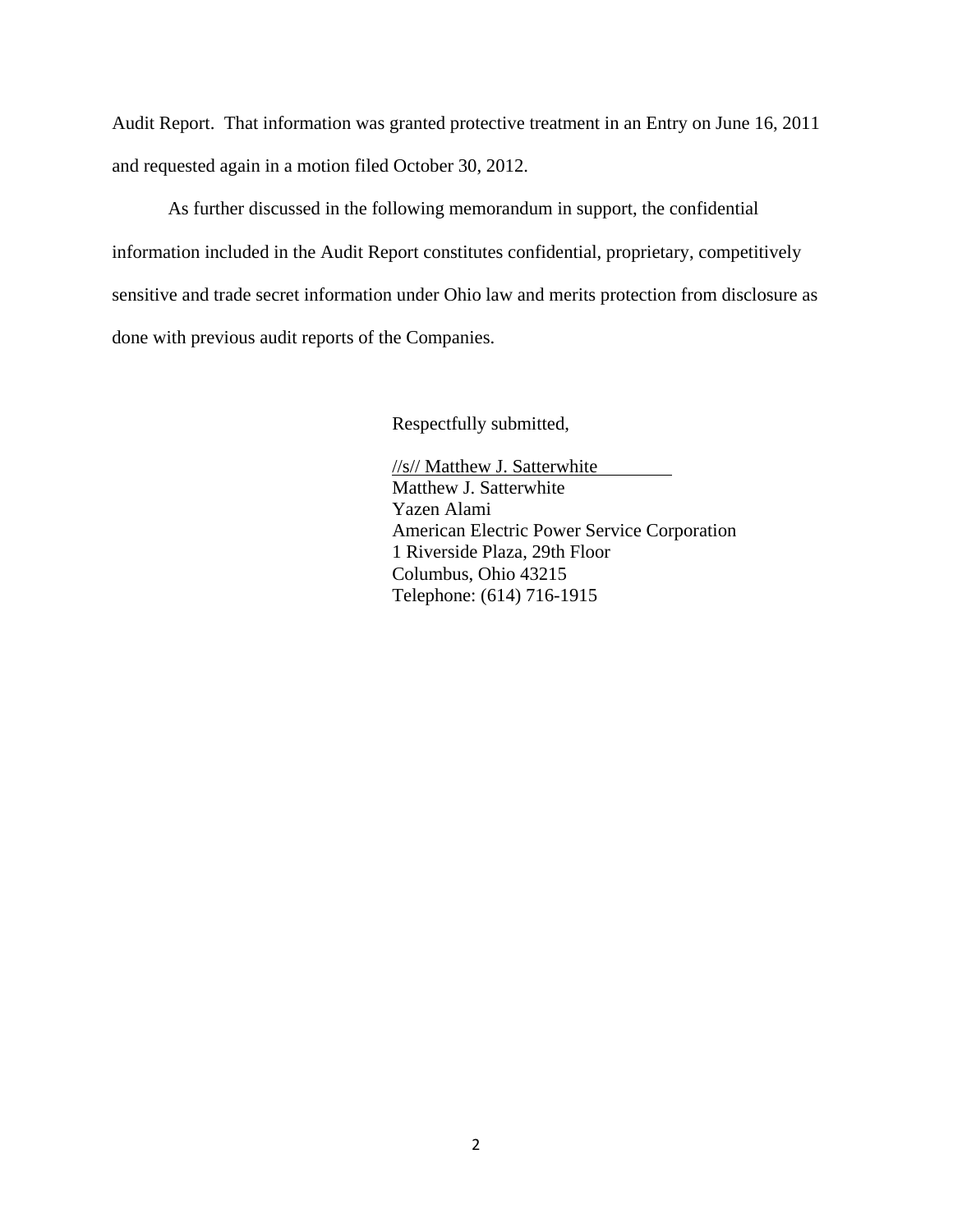#### **MEMORANDUM IN SUPPORT**

Rule 4901-1-24(D) of the Ohio Admin. Code provides that the Commission or certain designated employees may issue an order which is necessary to protect the confidentiality of information contained in documents filed with the Commission's Docketing Division to the extent that state or federal law prohibits the release of the information and where non-disclosure of the information is not inconsistent with the purposes of Title 49 of the Revised Code.

The criteria for determining what should be kept confidential by the Commission is well established, and the Commission also long ago recognized its statutory obligation to protect trade secrets:

> The Commission is of the opinion that the "public records" statute must also be read *in pari materia* with Section 1333.61, Revised Code ("trade secrets" statute). The latter statute must be interpreted as evincing the recognition, on the part of the General Assembly, of the value of trade secret information.

*In re: General Telephone Co.*, Case No. 81-383-TP-AIR (Entry, February 17, 1982).

Likewise, the Commission has facilitated the protection of trade secrets in its rules (*See*  Rule 4901-1- 24(A)(7), Ohio Admin. Code). The definition of a "trade secret" is set forth in the Uniform Trade Secrets Act: "Trade secret" means information, including the whole or any portion or phase of any scientific or technical information, design, process, procedure, formula, pattern, compilation, program, device, method, technique, or improvement, or any business information or plans, financial information or listing of names, addresses, or telephone numbers, that satisfies both of the following:

> (1) It derives independent economic value, actual or potential, from not being generally known to, and not being readily ascertainable by proper means by, other persons who can obtain economic value from its disclosure or use.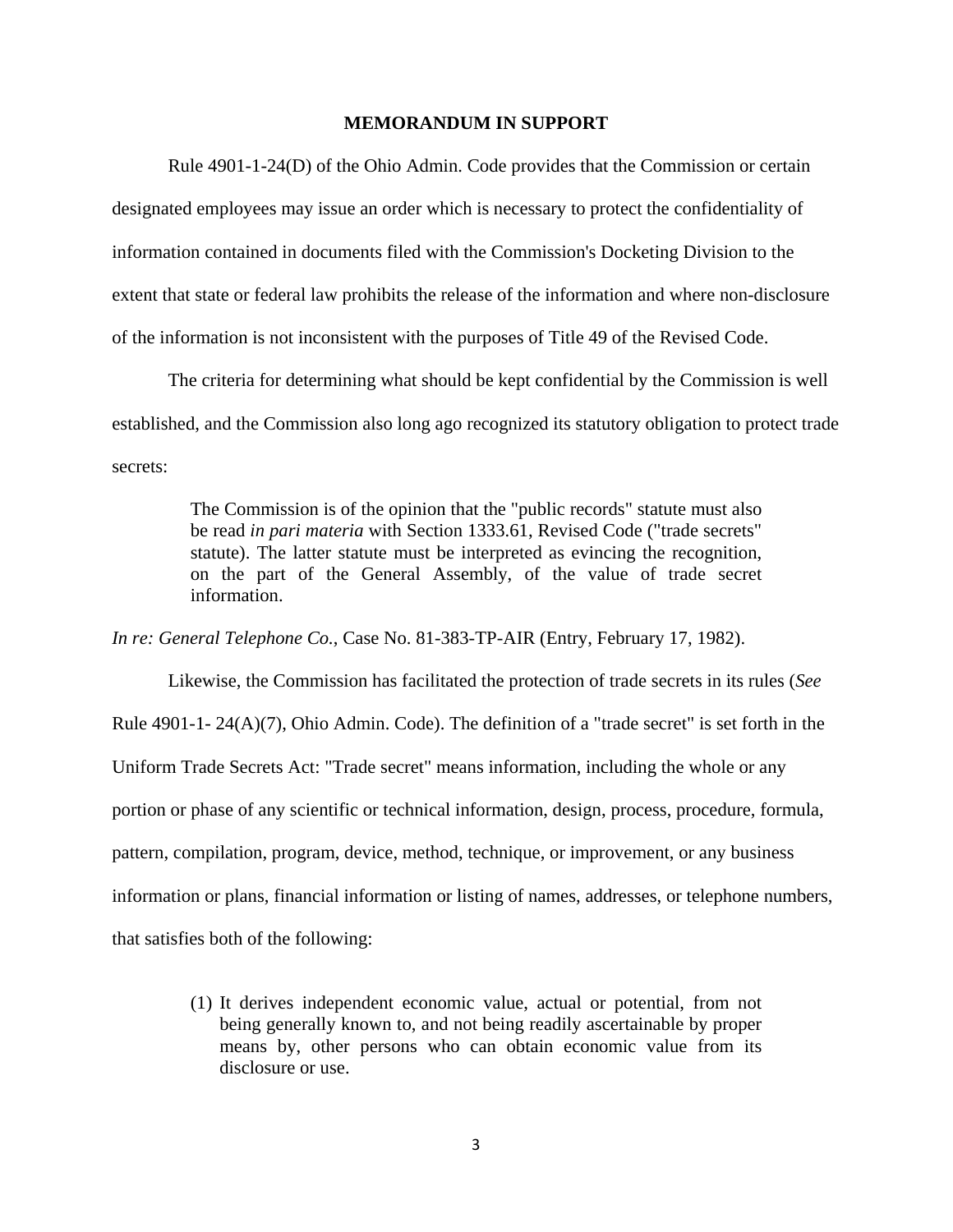(2) It is the subject of efforts that are reasonable under the circumstances to maintain its secrecy.

### R.C. § 1333.61(D).

This definition clearly reflects the state policy favoring the protection of trade secrets such as the information that is the subject of this motion. Courts of other jurisdictions have held that not only does a public utilities commission have the authority to protect the trade secrets of the companies subject to its jurisdiction, the trade secrets statute creates a duty to protect them. *New York Tel Co. v. Pub. Serv. Comm. N.Y*., 56 N.Y. 2d 213 (1982). Indeed, for the Commission to do otherwise would be to negate the protections the Ohio General Assembly has granted to all businesses, including public utilities, through the Uniform Trade Secrets Act. This Commission has previously carried out its obligations in this regard in numerous proceedings. *See, e.g., Elyria Tel Co.*, Case No. 89-965- TP-AEC (Finding and Order, September 21, 1989); *Ohio Bell Tel. Co*, Case No. 89-718-TP-ATA (Finding and Order, May 31,1989); *Columbia Gas of Ohio. Inc.* Case No. 90-17-GA-GCR (Entry, August 7, 1990). In *State ex rel. The Plain Dealer v. Ohio Dept of Ins.*, 80 Ohio St3d 513, 524-525 (1997), the Supreme Court of Ohio adopted the following factors to be considered in determining a trade secret:

> (1) The extent to which the information is known outside the business, (2) the extent to which it is known to those inside the business, i.e., by the employees, (3) the precautions taken by the holder of the trade secret to guard the secrecy of the information, (4) the savings effected and the value to the holder in having the information as against competitors, (5) the amount of effort or money expended in obtaining and developing the information, and (6) the amount of time and expense it would take for others to acquire and duplicate the information.

Applying these factors to the confidential information contained in the Audit Report

demonstrates that protection from disclosure is appropriate.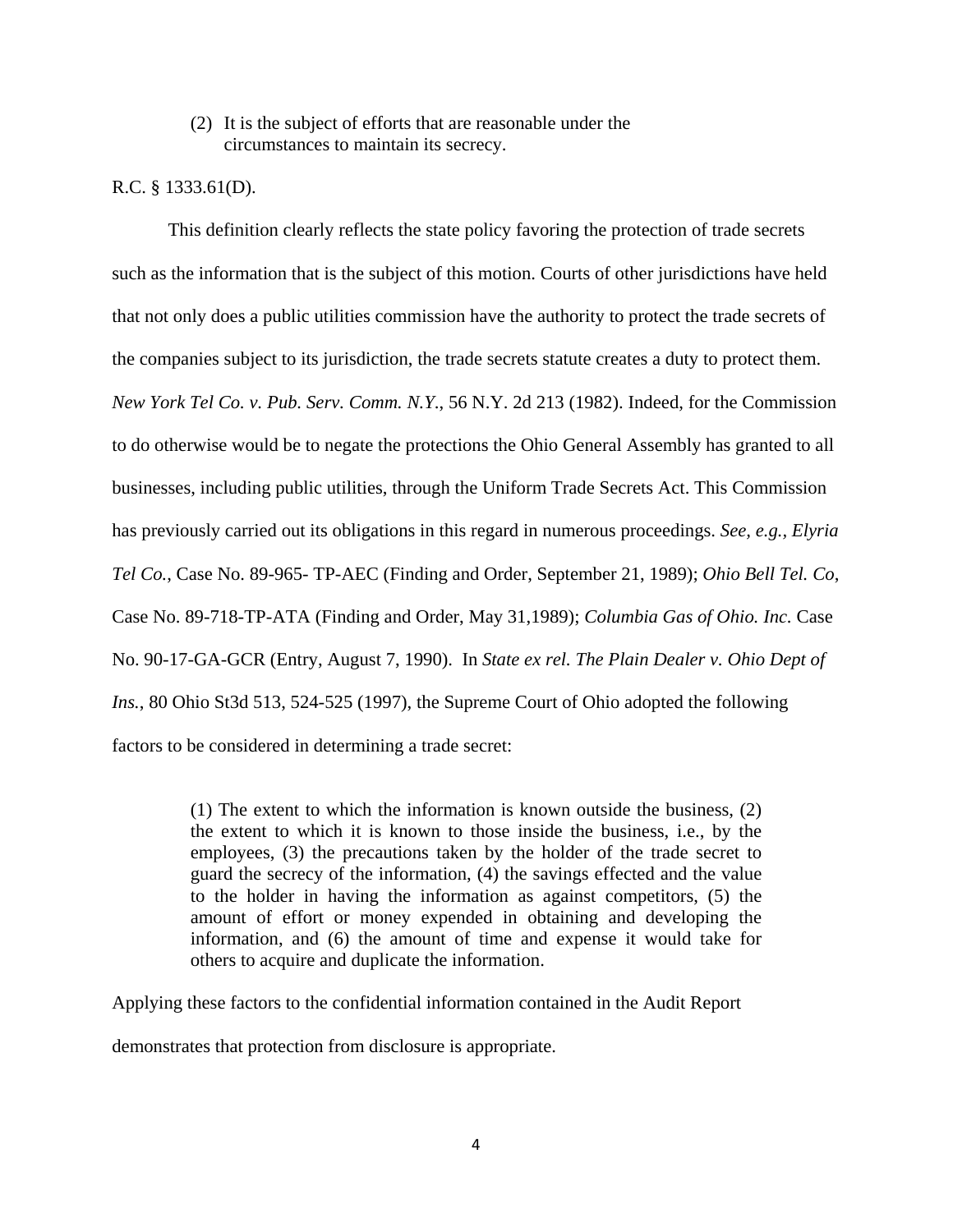#### **Description Of The Confidential Information.**

The testimony of OCC witness Duann contains confidential, proprietary, competitively sensitive and trade secret information of the Companies that derived from the 2010 and 2011 FAC Audit Reports being considered in this case that should be kept confidential. Specifically, the confidential information includes information related to dollar amounts at issue in the recommendations related to confidential information in the Audit Reports (collectively, the "Confidential Information").

The Companies worked with the auditor and Staff prior to the docketing of the 2011 Audit Report to ensure that any and all redacted information was not acquired by the auditor from an independent source but from the Companies as confidential information. It was only upon verification of this fact did the Staff move forward with docketing of the Audit Report. The Company then sought protective treatment of this and other information in the 2011 Report on May 24, 2012, a motion not yet ruled upon by the Examiner.

## **The Confidential Information Derives Independent Economic Value By Reason Of The Fact That It Is Not Publicly Available.**

The Confidential Information is not readily available in the public domain and the Companies take steps to protect this information from public disclosure. The Confidential Information is competitively sensitive and a trade secret because it involves strategies and issues with parties the Company is in direct negotiations and competitors may use such data to determine detailed information about the operations of the Companies' facilities and the price at which the Companies have secured coal for their plants. The public disclosure would adversely impact the Companies because it would disadvantage the Company in negotiations and permit competitors an advantage in pricing their services and products, including the coal provided to the Companies' facilities. Further, the disclosure could thwart the negotiating or competitive

5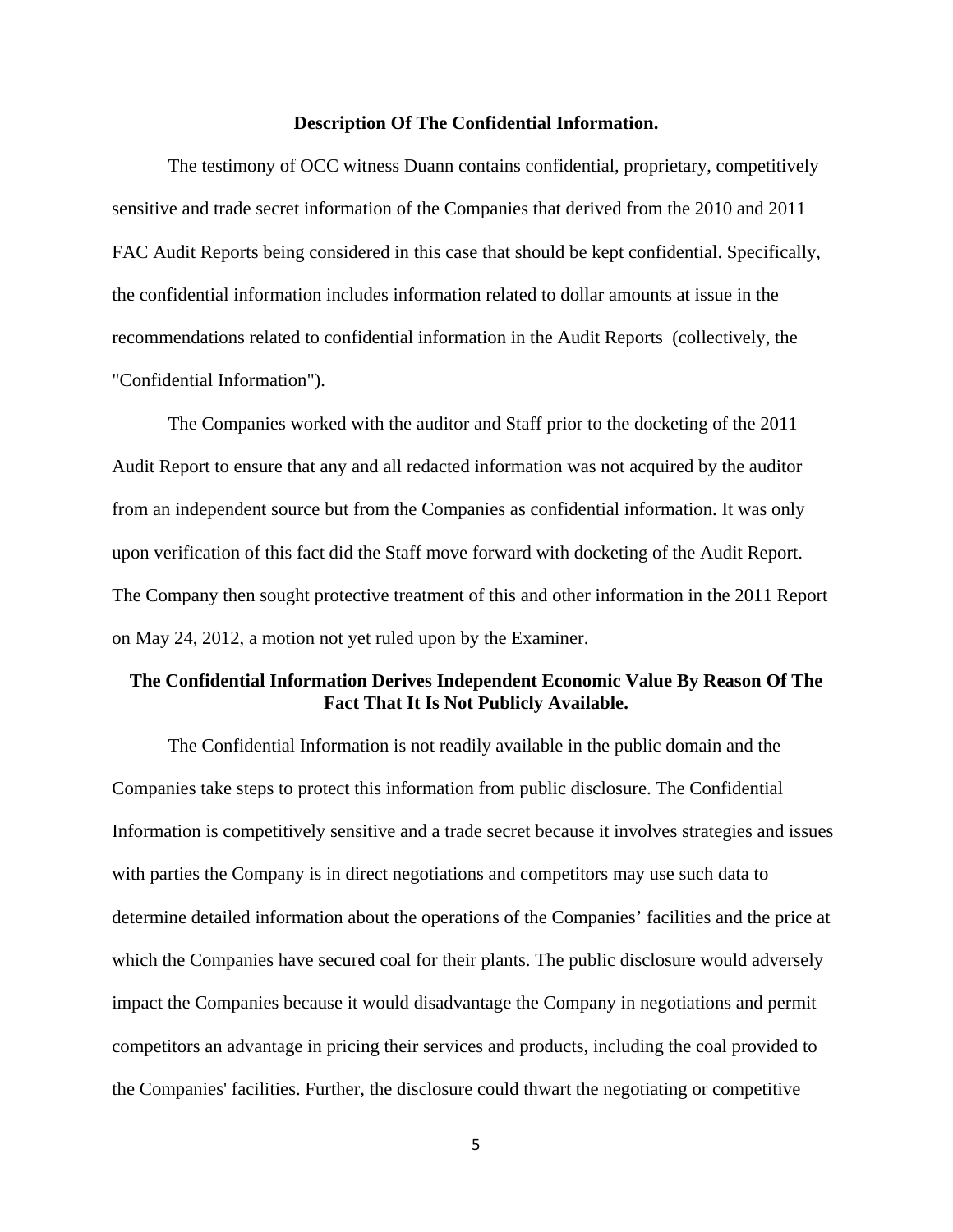bidding process by allowing potential suppliers or vendors to know what the Companies' expectations are with respect to their resource needs and costs. Thus, these suppliers or vendors would have the advantage of knowing how to interact with the Company to provide resources if they had access to the Confidential Information, potentially to the detriment of the Companies and their customers.

### **The Information Is Neither Generally Known, Nor Readily Ascertainable By Proper Means By Other Persons Who Can Obtain Economic Value From Its Disclosure Or Use.**

The Confidential Information is not available or ascertainable by other parties through normal or proper means and no reasonable amount of proper independent research could yield this information to other parties. Public disclosure of the Confidential Information would significantly reduce, if not eliminate, the value that the information has by being kept confidential and would cause harm to the Companies.

## **The Information Is The Subject Of Efforts Reasonable Under The Circumstances To Maintain Its Secrecy.**

The Companies, and American Electric Power Service Corporation ("AEPSC") acting on behalf of the Companies, make reasonable efforts under the circumstances to maintain the secrecy of the Confidential Information. The Companies and AEPSC restrict the access of information to only those employees, officers and representatives of the Companies and AEPSC who have a need to know about such information due to their job and management responsibilities. The Companies and AEPSC limit public access to buildings housing the Confidential Information by use of security guards. Persons not employed by the Companies and AEPSC who are allowed past security guards at buildings where Confidential Information is kept are not permitted to walk within such buildings without an escort. The Companies' and AEPSC's files containing the Confidential Information are maintained separately from other general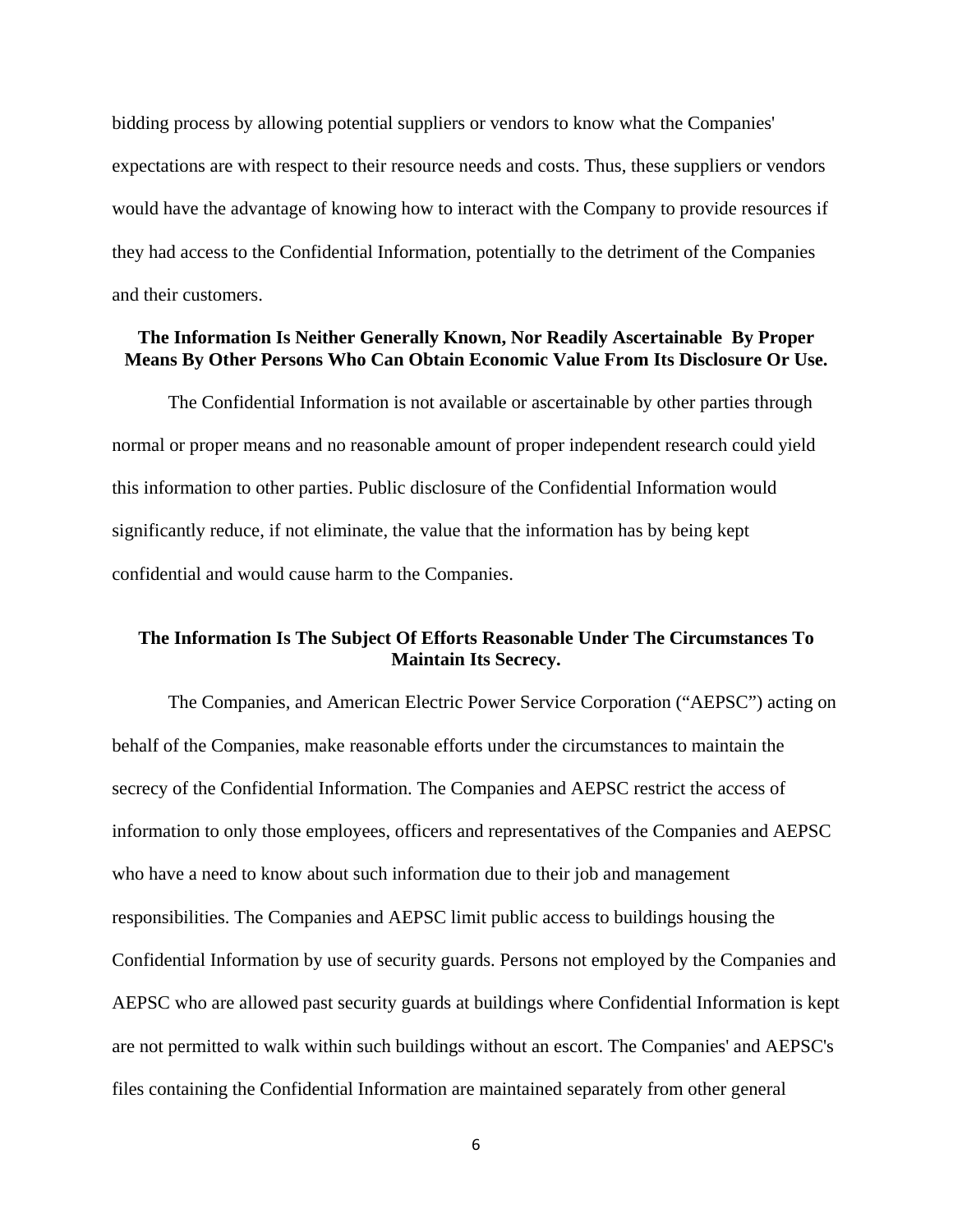records and access to those files is restricted. Within the Companies and AEPSC, access to this information has been and will continue to be disclosed only to those employees, officers and representatives of the Companies and AEPSC who have a need to know about such information due to their job and management responsibilities. Outside of the Companies and AEPSC, this information is only provided to certain persons who have a legitimate need to review the information to participate in this proceeding and who sign a confidentiality agreement.

#### **The Commission Previously Granted Protection to Similar Information**

In Entries dated June 29, 2010 and June 16, 2011, the Attorney Examiners granted confidential treatment to Audit Report information contained in the Companies' 2009 and 2010 audit reports. The Attorney Examiners found that the items redacted from the confidential versions of the Companies' 2009 and 2010 audit reports constituted confidential and trade secret information and prohibited disclosure accordingly. (See Case Nos. 09-872-EL-FAC et al, June 29, 2010 Entry; Case Nos. 10-268-EL-FAC et al, June 16, 2011 Entry). The Confidential Information for which protection is being sought in this motion is similar to the confidential information contained in the prior audit reports that the Commission previously found to be confidential.

The previous approvals of confidentiality treatment for the confidential information contained in the Companies' prior audit reports was for a period of eighteen months, as contemplated by Ohio Admin. Code Rule 4901-1-24 (F). The Companies would prefer a longer period of time but will accept the same treatment here with the right to extend the confidentiality in a later filing.

As discussed above, public disclosure of the Confidential Information would impair the Companies' efforts to procure fuel for their generating plants on a competitive basis, and could

7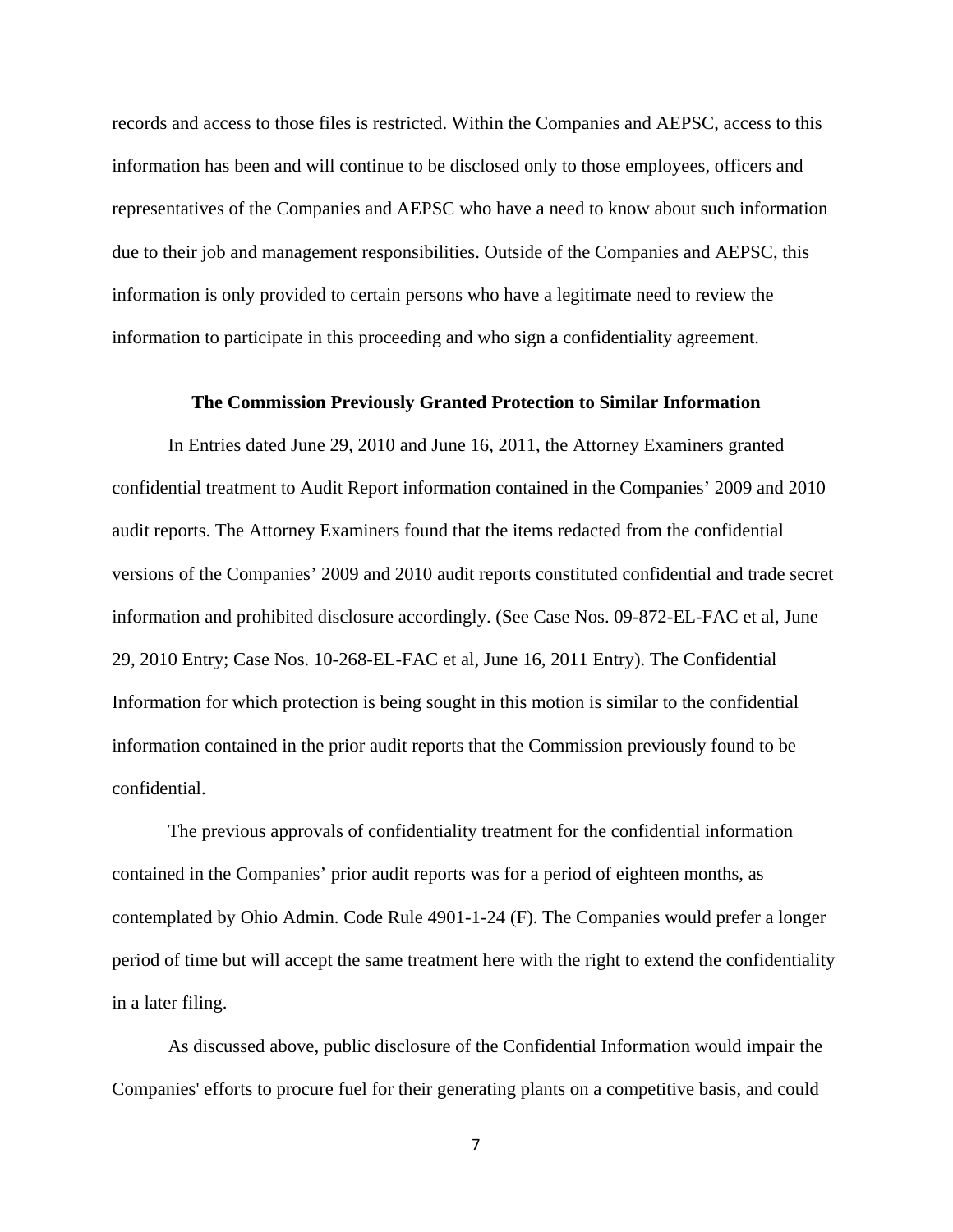adversely affect their ability to obtain terms, conditions and prices for their fuel supplies as advantageous as those that would otherwise be possible.

 Furthermore, pursuant to Ohio Admin. Code Rule 4901-1-24(D)(1), only the information that is essential to prevent disclosure of the Confidential Information is redacted. A public version of the Audit Report has been filed in this docket, and copies of the confidential version of the Audit Report have been filed under seal with the Commission and will be shared with those parties who have a legitimate need to review the information to participate in this filing and who sign a confidentiality agreement.

For the foregoing reasons, the Companies request that the Commission grant this motion for protective order and protect the designated information form public disclosure.

Respectfully submitted,

/s/ Matthew J. Satterwhite Matthew J. Satterwhite Yazen Alami Steven T. Nourse 1 Riverside Plaza,  $29<sup>th</sup>$  Floor Columbus, Ohio 43215-2373 Telephone: (614) 716-1915 Facsimile: (614) 716-2950 mjsatterwhite@aep.com yalami@aep.com stnourse@aep.com

**Counsel for Ohio Power Company**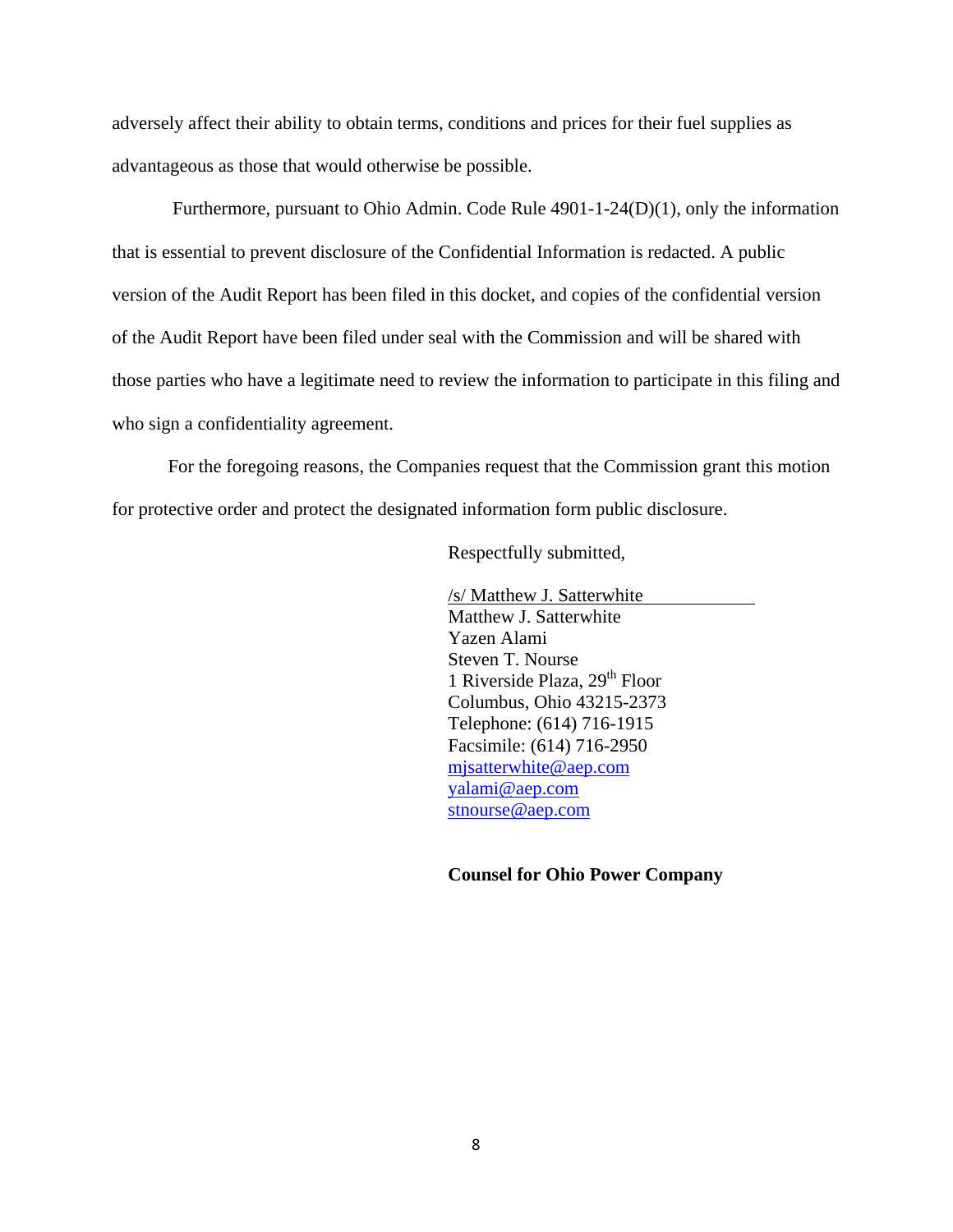#### **CERTIFICATE OF SERVICE**

The undersigned hereby certifies that a true and correct copy of the foregoing was served via electronic mail upon the below-listed counsel this 18<sup>th</sup> day of November, 2013.

> //s// Matthew J. Satterwhite Matthew J. Satterwhite

Thomas McNamee Steven Beeler Assistant Attorney's General Public Utilities Section 180 East Broad Street,  $6^{\rm th}$  Floor Columbus, Ohio 43215 Thomas.mcnamee@puc.state.oh.us Steven.beeler@puc.state.oh.us

Terry Etter Office of the Ohio Consumers' Counsel 10 West Broad Street, 18<sup>th</sup> Street Columbus, Ohio 43215 etter@occ.state.oh.us

Samuel C. Randazzo Frank P. Darr Joseph E. Oliker McNees Wallace & Nurick LLC 21 East State Street,  $17<sup>th</sup>$  Floor Columbus, Ohio 43215 sam@mwncmh.com fdarr@mwncmh.com joliker@mwncmh.com

Rocco D'Ascenzo Amy B. Spiller Jeanne Kingery 139 East Fourth Street 1303-Main Cincinnati, Ohio 45202 Rocco.d'ascenzo@duke-energy.com Amy.spiller@duke-energy.com Jeanne.Kingery@duke-energy.com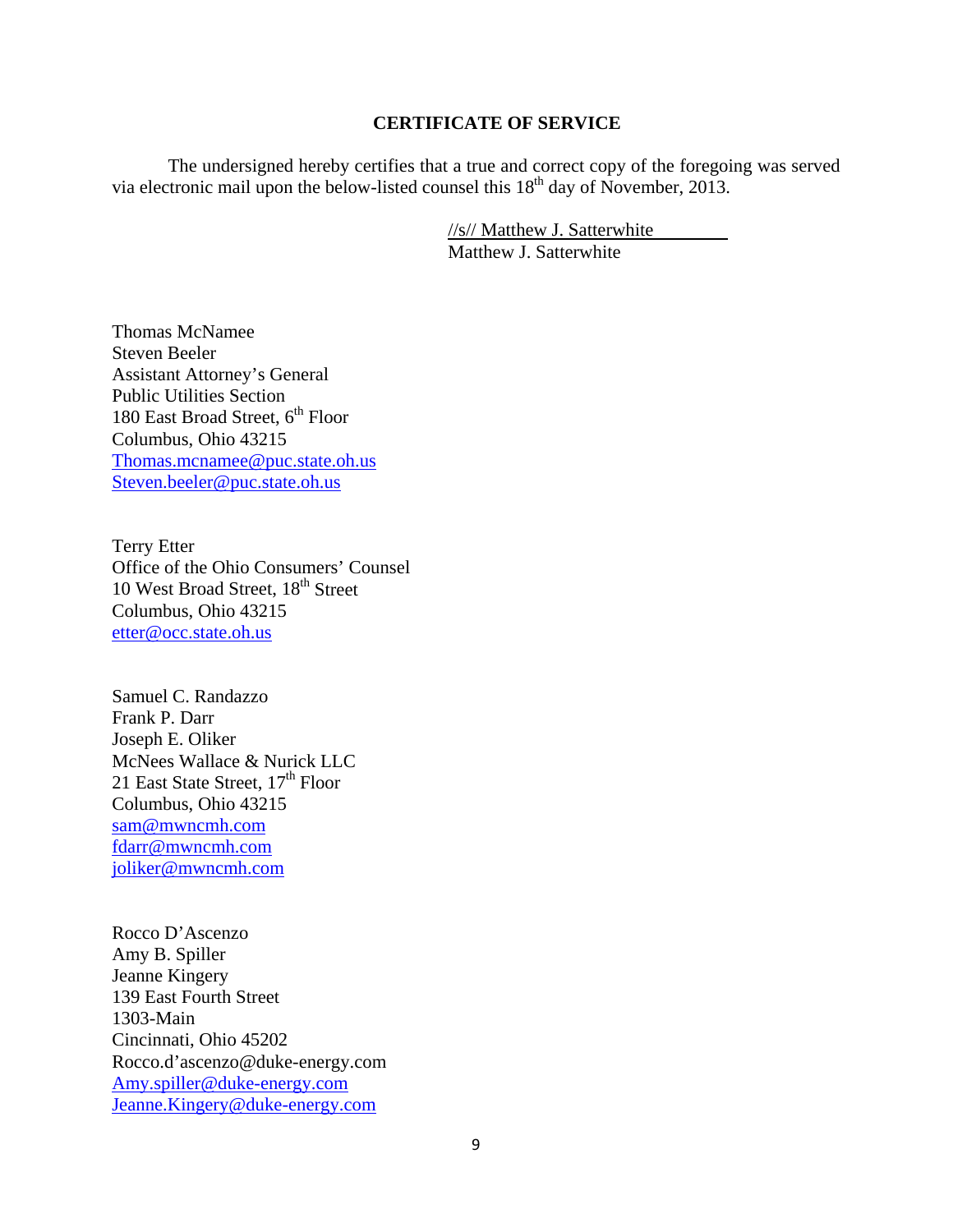Philip B. Sineneng THOMPSON HINE LLP 41 S. High Street, Suite 1700 Columbus, OH 43215 Tel: (614) 469-3200 Fax: (614) 469-3361 Philip.Sineneng@ThompsonHine.com

John J. Kulewicz M. Howard Petricoff Stephen M. Howard Vorys, Sater, Seymour and Pease LLP 52 East Gay Street P.O. Box 1008 Columbus, Ohio 43216-1008 Tel. (614) 464-5634 Fax (614) 719-4812 jjkulewicz@vorys.com mhpetricoff@vorys.com smhoward@vorys.com

Colleen Mooney 231 West Lima Street Findlay, Oh 45840 cmooney2@columbus.rr.com

Mallory Mohler Carpenter Lipps & Leland 280 North High Street, Suite 1300 Columbus, Ohio 43215 Phone: 614-365-4130 Fax: 614-365-9145 mohler@carpenterlipps.com